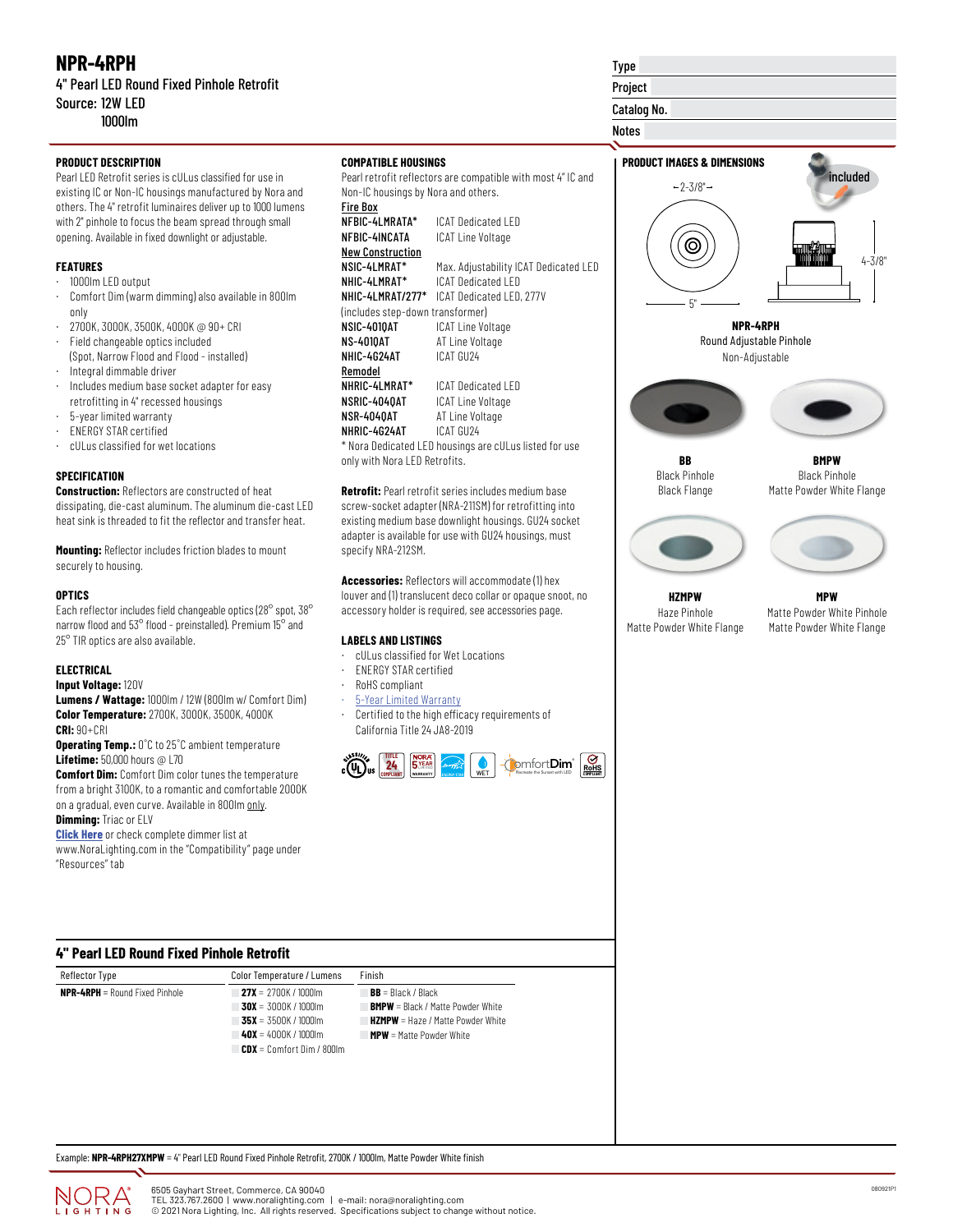# **4" Pearl LED Retrofit Accessories**

Pearl LED Round Fixed Pinhole Retrofit

# Type Project Catalog No. Notes

## **FIELD CHANGEABLE OPTICS**

Pearl reflectors include spot, narrow flood and flood optics. Optics can be changed in the field by removing LED module from die-cast reflector. Replacement optics include an optional frosted lens. Note: Premium TIR optics are not compatible with Comfort Dim LED modules.



#### **ACCESSORIES**

Pearl accessories can be added at any point in the design process. Accessories easily install between LED module and die-cast reflector. Luminaire will accommodate (1) hex louver and (1) collar accessory, no accessory holder required.

> 5/8" length 3/4" length 1" length





Translucent Decorative Collar

| NIO-AS14(color) |  |
|-----------------|--|
| NIO-AS19(color) |  |
| NIO-AS26(color) |  |
| Color:          |  |
|                 |  |

AM (amber), BLU (blue), FR (frosted), R (red)

Translucent collars color the aperture with the specified color while producing white general light. Collars are available in different lengths. Use to add interest, create a theme, match a theme or define a space.



Opaque Collar Snoot

| NIO-AS14(color) |  |
|-----------------|--|
| NIO-AS19(color) |  |
| NIO-AS26(color) |  |
| Color:          |  |

BLK (black), MPW (matte powder white), WH (white)

Opaque snoot greatly reduces aperture brightness while preserving light output. (Note: Black snoot will reduce light)



Hex Cell Louver

| 5/8" length | NIO-HC | Black |
|-------------|--------|-------|
| 3/4" length |        |       |

1" length

Hex cell louver subtly reduces aperture brightness by reducing light output by about 20%.